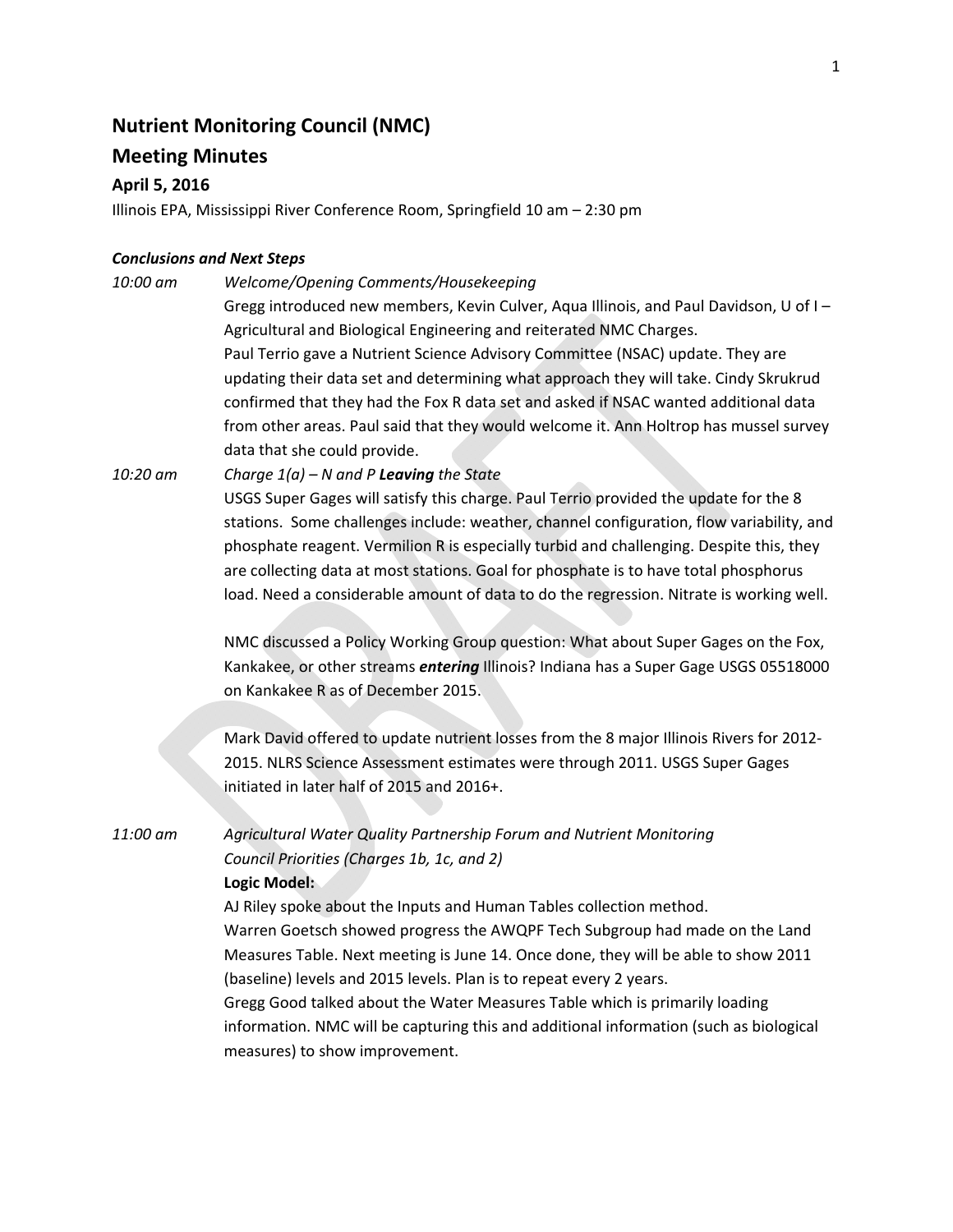### **Selected Priority Watersheds:**

NMC revisited the question of where to start. Brian Miller showed the priority watershed map from NLRS. Amy Walkenbach showed maps that depict 319 locations. After discussion, the group decided the following watersheds are selected priorities: *Point sources:* Upper Middle Fox, L. Decatur/Upper Sangamon, Chicago Calumet *Non‐point source Nitrate:* L. Decatur/Upper Sangamon, Vermilion‐Illinois, L. Springfield (lower priority)

*Non‐point source Phosphorus:* TBD, (but interest in Kaskaskia for stories)

- *1:30 pm* Jong Lee (U of I NCSA) imported 5 stations from the Fox River database into the Great Lakes to Gulf Virtual Observatory (GLTG). He presented his process and did a real time demonstration. Superstations are already imported. GLTG can subscribe to other repositories. Currently the platform has chemical data. NCSA is beginning to add biological parameters. GLTG can do chemical loadings and show trending.
- *2:00 pm* Laura Keefer and Kelly Warner developed a list of considerations regarding data parameters and associated information to ensure that datasets are robust. Laura briefed the group.

## *2:15 pm Next Steps*

- ‐ Today's Action Items
	- $\triangleright$  Evaluate biological data parameters similar to what Laura and Kelly did. (Ann Holtrop, Justin Vick, Andy Casper, and someone from NSAC to take a stab at it)
	- $\triangleright$  Jong to import USGS/IEPA Florence monitoring site to demo at next meeting.
- ‐ Future Topics/Presentations for Next Meeting?
	- Drill deeper into how NMC will accomplish Charges 1a‐1c and 2. Determine what data or metrics are needed.
	- $\triangleright$  Determine what data sources are acceptable.
	- Laura Keefer to make a presentation about Upper Sangamon.
	- $\triangleright$  Pick one of the select priority watersheds to develop monitoring plan template.
- *2:20 pm Next meeting dates(s) –* look at late June‐mid July for next meeting. Future meetings: September 13 and December 6

*2:30 pm Adjourn*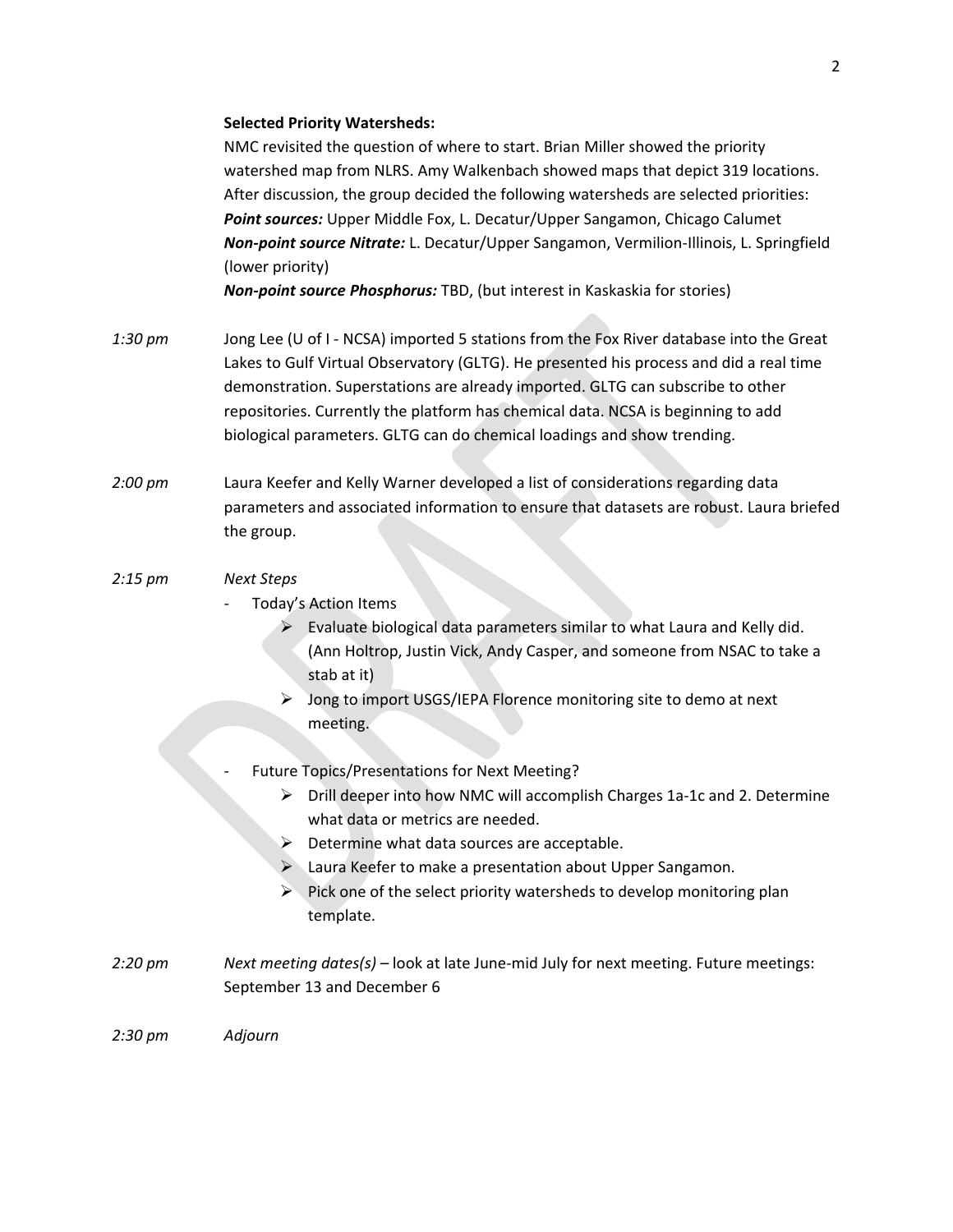In attendance: Gregg Good, Illinois Environmental Protection Agency; Jong Lee, University of Illinois‐ NCSA; Brian Miller, Illinois Water Resources Center; Warren Goetsch, Illinois Department of Agriculture; Ann Holtrop, Illinois Department of Resources; Justin Vick, Metropolitan Water Reclamation District; Laura Gentry, UIUC‐NRES; Cindy Skrukrud, Sierra Club; Anjanette Riley, Illinois Water Resources Center; Kevin Culver, Aqua Illinois; Paul Davidson, University of Illinois; Laura Keefer, Illinois State Water Survey; Trevor Sample, Illinois Environmental Protection Agency; Amy Walkenbach, Illinois Environmental Protection Agency; Katie Hollenbeck, Illinois Water Resources Center; Eliana Brown, Illinois Water Resources Center; Kelly Warner, United States Geological Survey; and Paul Terrio, United States Geological Survey

Gregg Good: Let's go around and do introductions, especially for the two new people, Kevin Culver and Paul Davidson.

#### Introductions

Kevin Culver: I'm Kevin Culver with Aqua Illinois. I'm active in watershed programs for Aqua Illinois and a RiverWatch volunteer. I'm a member of the Northeastern Illinois Groundwater protection planning committee and also part of Policy Working Group.

Paul Davidson: I'm an assistant professor in agriculture and biological engineering. I did my grad work on pathogen transport. I have students working on cover crops. And I am also part of Policy Working Group.

Gregg Good: Welcome, this is our 4<sup>th</sup> meeting and as you can see in the agenda, we will talk about charges and get an update from Paul Terrio about NSAC. Paul will also talk about super gages, an offer we couldn't refuse. Then we will have lunch. After, we will talk about nutrient monitoring plans, get a demo from Jong and hear from Laura and Kelly about data parameters. I would like to go over our charges, because there are a few new people. 1a: what's leaving the state of Illinois, 1b: what's leaving in terms of loads, 1c: trends over time, 2: what are local water outcomes, like are bugs and fish happier. For 1b, 1c, and 2, we will be talking about that today. We have two new members here today; if those charges don't look like what we should be doing, let us know. Paul is a distinguished member of NSAC and will give a few words as an update.

Paul Terrio: Has anyone given the group an NSAC update? Our membership, who is on the committee, is Dr. Todd Royer, Indiana University; Dr. Matt Whiles, Southern Illinois University‐Carbondale; Dr. Walter Hill, University of Illinois and Oak Ridge Laboratory (retired); Dr. Candice Bauer, U.S. Environmental Protection Agency, Region 5; Dr. Doug McLaughlin, National Council for Air and Stream Improvement; and myself. We have conference calls monthly; we spend the day together once every three months, quarterly. Initially we sat down and said where are we, where do we need to go, what are the statewide standards, etc. We are looking at stressor response approach to develop criteria. Needs would be to update the dataset. Data analyses are a decade old or from a previous decade. We are focused on 2010‐ 11 to current information. What specific analyses will we take? USEPA will fund current data analyses effort through a contractor. IEPA, IDNR surveys are the biggest ones. We may pull some data from neighboring states and look at other datasets, like the Fox River datasets. We are trying to look at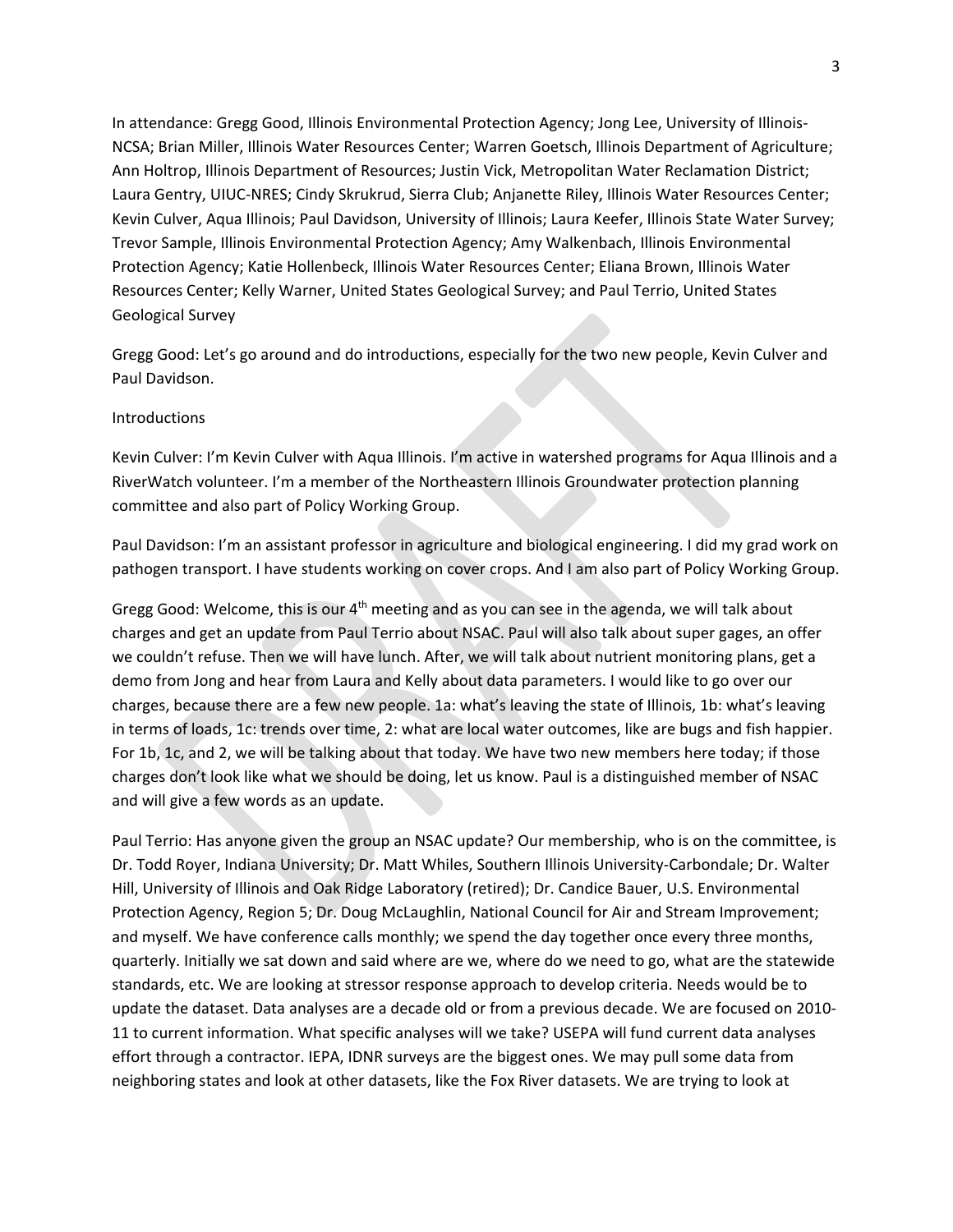everything; we don't have forever or unlimited resources. We have identified parameters/metrics on what we would like to look at closer. That's where we are at this point.

Gregg Good: Any questions for Paul representing NSAC?

Warren Goetsch: What is the timeline?

Paul Terrio: 18 months, initially and we haven't changed that.

Cindy Skrukrud: I passed the Fox River implementation plan on through Eliana. After the last PWG, there was an email exchange with all data in database. Urban watershed groups have collected data. Do you want to hear about more data?

Paul Terrio: We don't want to exclude anything. At this point we want to hear about it. We are still formulating a work plan.

Cindy Skrukrud: There are new groups collecting data. I'll put you in touch with Stephen McCracken.

Ann Holtrop: How are you looking at data? What are you compiling?

Paul Terrio: Physical, biophysical, and physiochemical data.

Ann Holtrop: How much mussel data do you have?

Paul Terrio: We don't have much.

Ann Holtrop: We have 1,200 community samples done. It was left off the maps, but the communities don't change that often. Some were done on the same stream and different years. The five year statewide rotation basin survey is done in three years; it doesn't always align with fish and bugs.

Cindy Skrukrud: Bob Moser did mussel samples on streams.

Gregg Good: Diane Shasteen did a lot of five year basin rotation mussel surveys. A 106 monitoring grant is where Diane is looking at mussel populations at wastewater treatment plants. What is your mussel index? What does it tell you?

Ann Holtrop: It is a multi‐metric index similar to fish and bugs, but not tied to disturbance. There is relative difference in samples, but not a lot of faith in numbers tied to disturbance. It is useful info, with limitations, but gives a picture of mussel communities across sites. In some places no mussels were found, can you tie to nutrient loads, etc.?

Gregg Good: Next Paul will talk on super gages.

Paul Terrio: I have a few slides and it will be brief. I would like to update everyone on the super gages. There are no other pictures as far as installations. We like to install on bridges and like to get vertical installation. It serves us best. It takes nitrate, multi-meter, turbidity sensor, etc. The current status as of today, here's a map of the locations. Rock River and Green River, Illinois at Florence, Kaskaskia at new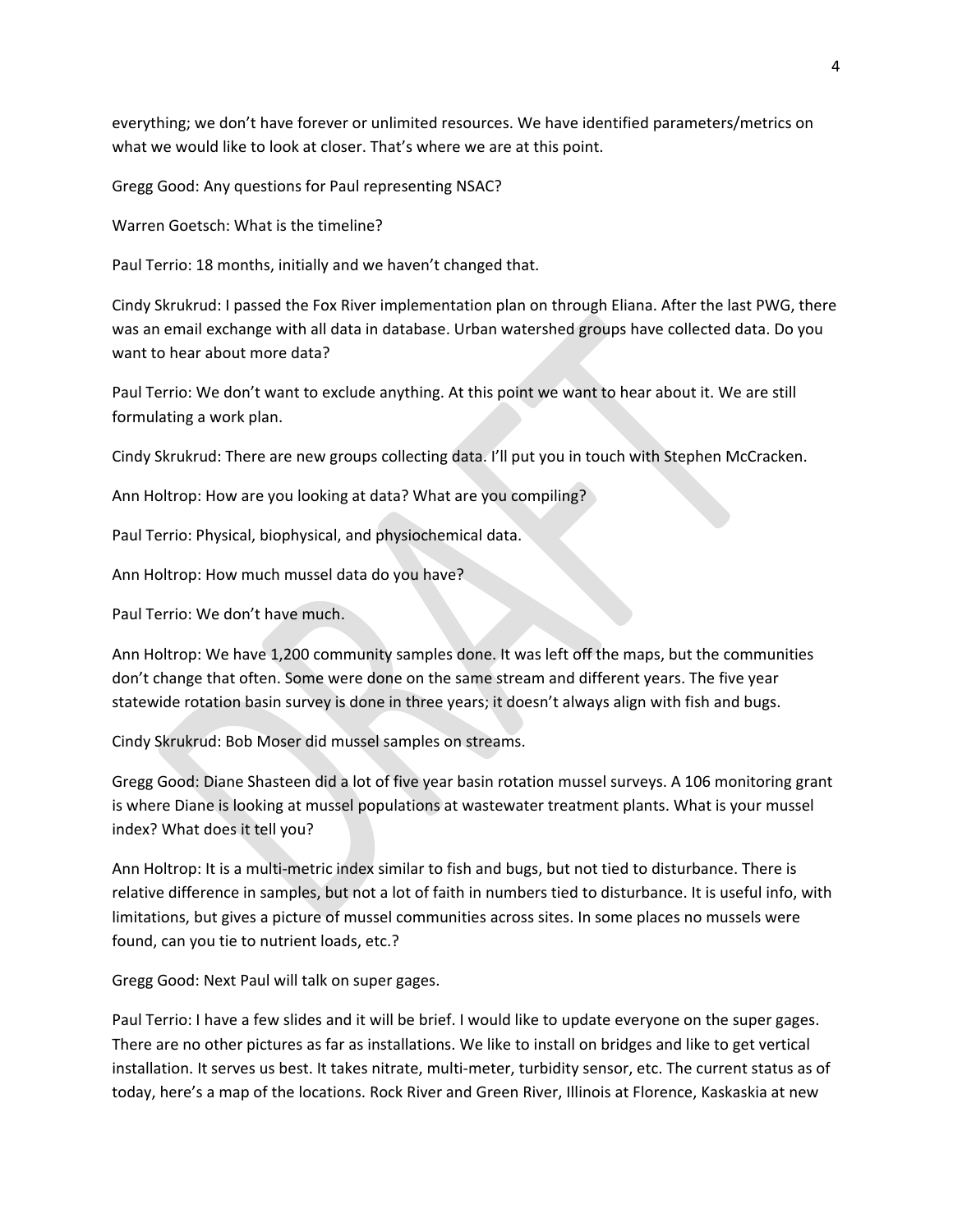Athens, Big Muddy, Little Wabash, Embarrass, and Vermilion River. All are in. We take nitrate, turbidity, and physiochemical data sensors at all sites. Currently challenges, is infrastructure – damage on Rock River with ice conditions. Vermilion is problematic for phosphate and other sensors. There is high turbidity and it is located on a bend so stuff gets pushed over to bank. Part of the problem is color, frequent cleaning. It's a site that's not vertical or off bridge deck. It is kind of a problematic site. We are looking into a pumping system. I'll show you sedimentation issues that we have here. Phosphate measures are not instantaneous; it takes an hour to get reading, and is set for every four hours. Color staining can occur over time. They brought the frequent analysis to every two hours. There is more reagent use which is costly but more reliable better data hopefully. We have come out with a retrofit on analyzers. We have a package reagent deal so we have to wait for phosphate sensors. The phosphate analyzer, we want it vertical, or all of the mud accumulates on top. The stream has filled with sand; ice pushed our tube down and separated it. The conduit bent and nitrate sensor is stuck in there. Also high and low flow. It is completely out of the water. These are some realities that you are aware of and some visuals. We do have successes too, like the Illinois River data at Florence. The red is gage height, green is nitrate concentration. Blue is nitrate load in lbs/day. There was a flooding event over New Years. Nitrate load was up to 30,000 lbs/day being transported. There is lots of data processing. Some data here has not been cleaned up yet. There may be spikes or flukes. Red is discharge, green is nitrate plus nitrite, blue is phosphate. The goal is to come up with total phosphorus load. Used total phosphorus and turbidity. Not that much phosphate data to develop total phosphorus data. Temperature is in green. As temperature increased, phosphate increased at 5 degrees. We haven't looked into it. Things pop up in the data. That's all I have. Any questions? Kelly, would you like to add anything?

Kelly Warner: Nitrate is working well at sites. Phosphate is more difficult. Overall all sites are getting data. The Danville site is the problem site.

#### Gregg Good: Comments?

Laura Keefer: What's the turbidity like?

Paul Terrio: 50 NTU or less but goes up to 1500 NTU or higher. During storm events, it is higher. Generally instruments measure well. You have to accept erratic spikes and measures high flow events.

Kevin Culver: Does it measure the sand bed low? What would that entail?

Paul Terrio: I don't think you can do that. You'd have to do that manually.

Laura Keefer: You'd have to do it manually. Bed load measuring is labor intensive.

Cindy Skrukrud: Can you talk about the superstation at the Illinois-Indiana border?

Kevin Culver: Kelly, when is Kankakee station going in?

Kelly Warner: Very soon.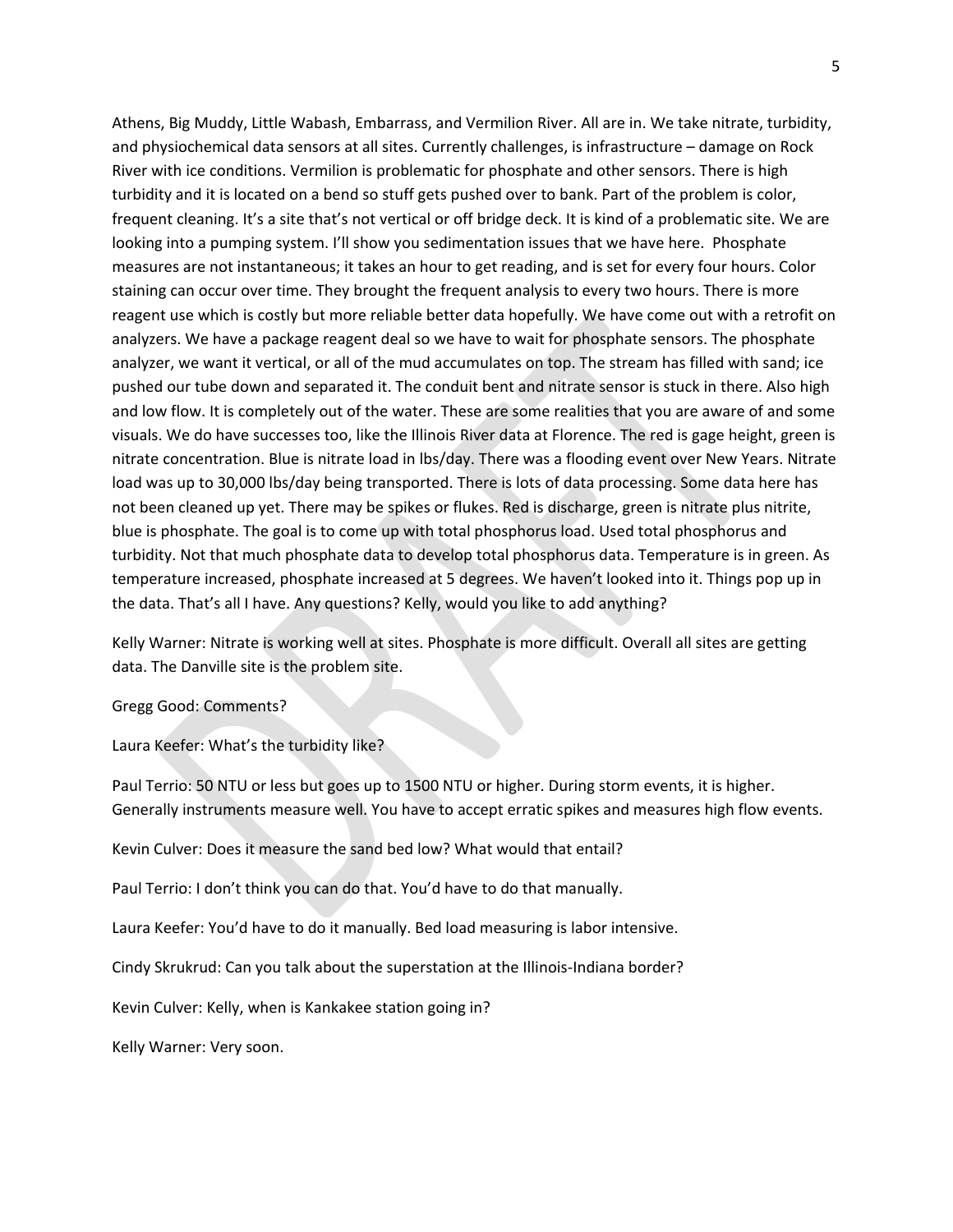Gregg Good: Eight sites in the red are under contract with USGS. Show annual loads of nitrogen and phosphorus. At some point, are we capturing what's coming in from other states? Mark David took it into account when they did the science assessment. There are points of entry in Illinois that we are aware of. Monitoring nine times a year or under contract with USGS and ISWS. Amy said USGS in Indiana has a new Supergage on Kankakee. Kevin, do you know more about that? They stole the idea from Illinois?

Kevin Culver: Are you doing an open house next week, next month Kelly?

Kelly Warner: I will forward an email to Gregg, I'm not sure when.

Gregg Good: From the NMC perspective, are there any other superstations we would like to recommend now or in future? Are we comfortable from this network? What's leaving the state? What's going downstream from Chicago? What about a Supergage on the Illinois to capture MWRD and what they are doing to reduce loads?

Gregg Good: Justin would you like to speak, are you involved?

Justin Vick: Not really.

Cindy Skrukrud: Above the Kankakee.

Gregg Good: Now talk of Indiana data. Thoughts for needs of Supergages anywhere else in the state? Not continuous but long term data on nitrogen and phosphorus?

Cindy Skrukrud: One question on strategy goal on in state impacts? Do you monitor algae levels coming in?

Gregg Good: We collect chlorophyll data. We don't collect it at all ambient sites.

Paul Terrio: Kankakee at Wilmington is only one that has sestonic chlorophyll.

Kelly Warner: The site in Indiana is up and running as of December. Phosphorus isn't on there yet probably because of QA/QC. But nitrate and turbidity is up. Loads for the state, how nutrient reduction has an effect, a station outside of Chicago for phosphorus is important and near Indiana for nitrate.

Gregg Good: Well the state budget is not good. Anyway, that's something to consider. Show where it is. Kankakee on Indiana side.

Kevin Culver: At the Yellow River maybe put one in. The tributary in Kankakee farther up.

Gregg Good: Mark David said he was bowing out of the NMC. He is retiring. We now have Paul Davidson. Mark was going to still work with data. We sent him nitrate and phosphorus data from 2012‐ 2015 for him to analyze as a one-time free gift to the NMC. We made data available to him from AWQMN sites. Any comments or questions? We have that interim period that hasn't been looked at since the science assessment. Moving on to the agenda, where do we go with monitoring efforts? Are the statewide efforts taken care of? What is the monitoring plan? Our goal is to show nutrient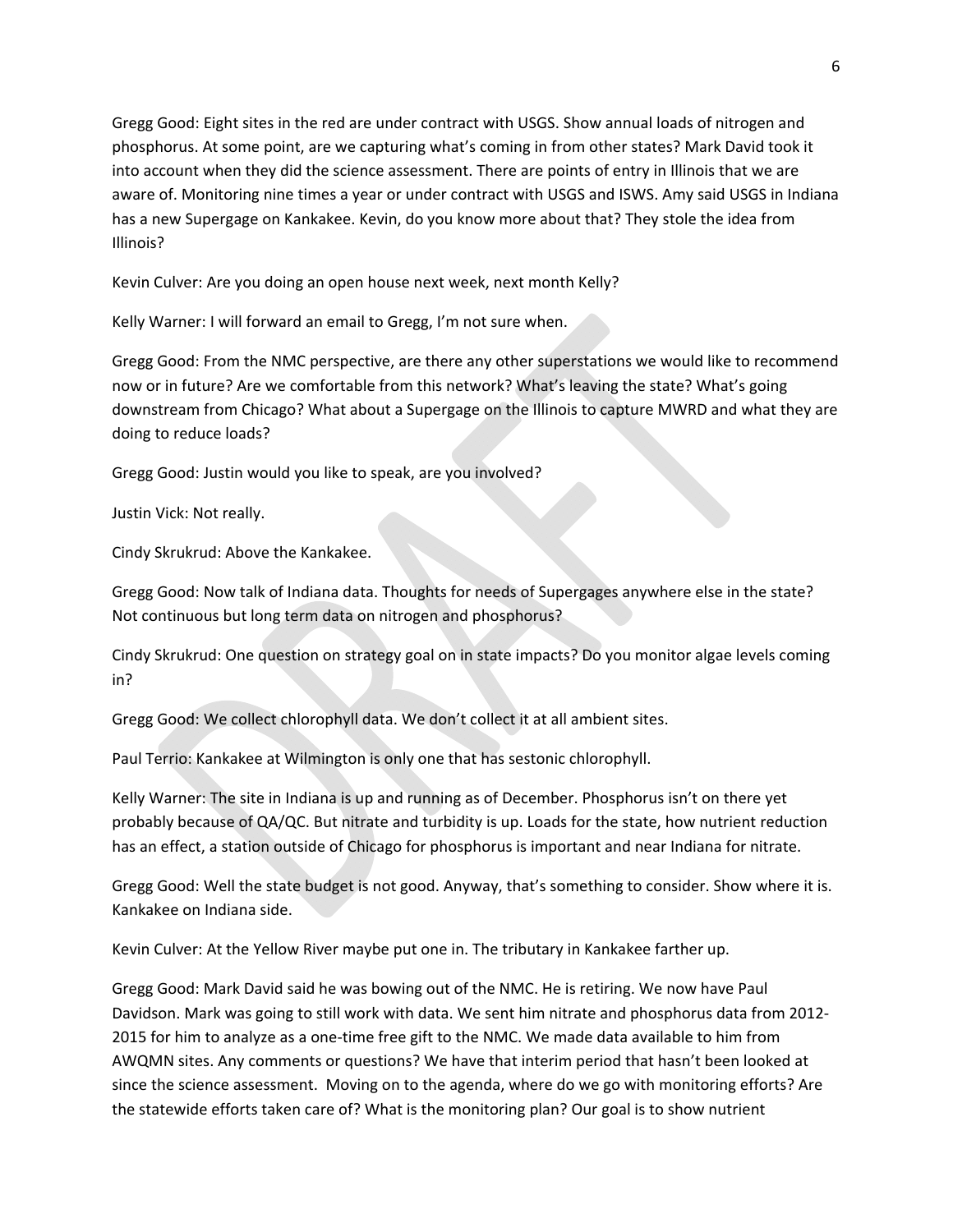reduction. Where do we monitor nutrient loss reduction strategies? Where is monitoring ongoing in the state? Where do those two intersect? The goal is to show improvements through efforts. Warren is here to talk about what's going on with AWQPF. And Anjanette is talking later. And I'll fill in where the NMC is monitoring. Where is work being done in the state? We are seeking guidance from Policy Working Group. We want to make sure that we can answer charge questions.

Eliana Brown: Iowa has been through this process. John Lawrence from Iowa presented this logic model to show how capturing data to reduce nutrients. We have adopted it for Illinois. Anjanette will talk about the human and inputs column.

Anjanette Riley: Hopefully you have already seen this. Don't memorize it, I will also send an email. As part of the logic model, I am coming to each organization to ask about inputs and humans. I was going to do it quarterly, but that is too much, so now we will do it twice a year. It will be done by organization not by sector or group. Only by group. These two are efforts being put in, not results of efforts. We are collecting in July and January. July 15 is the first collection. I will compile and send it out with a top sheet. You will get an excel spreadsheet from me with inputs. I am looking for information at the programmatic level. The CREP program, roadshows, grant programs, etc. Not a result of those, just the existence of them. Things like demonstration field days, meetings attended workshops attended, and number of flyers given out will be collected for human dimensions. The most important bit is not only to update groups, also for time for reporting, we will already have that information not have to ask for every two years.

Gregg Good: Anyone who has stakes? All groups?

Anjanette Riley: Yes, each group will hopefully have a point person.

Ann Holtrop: In the email, is there any way to know which people from organizations are on the other committees?

Anjanette Riley: We can facilitate so you know who is also in your group. The way I have it set up, the point person subscribed, and then was sent an email. The goal is so everyone doesn't have to hear from me for reporting.

Eliana Brown: To make sure your info is included, please send it. If you don't send data, it will not be included.

Cindy Skrukrud: Watershed groups throughout the state, how do we capture that?

Anjanette Riley: We are happy to also work with them. We can talk to have a representative list.

Warren Goetsch: For various parts, there are different types of inputs to show that you are making process. The first thing they talked about is to capture activities. They are putting in resources, all resources, towards this effort. Fast forward to land, after input resources, we should see some changes on the landscape. The idea is to capture some changes on the landscape like cover crops, conversion, practice adoption, etc. There are point source implementation possibilities. As part of AWQPF, we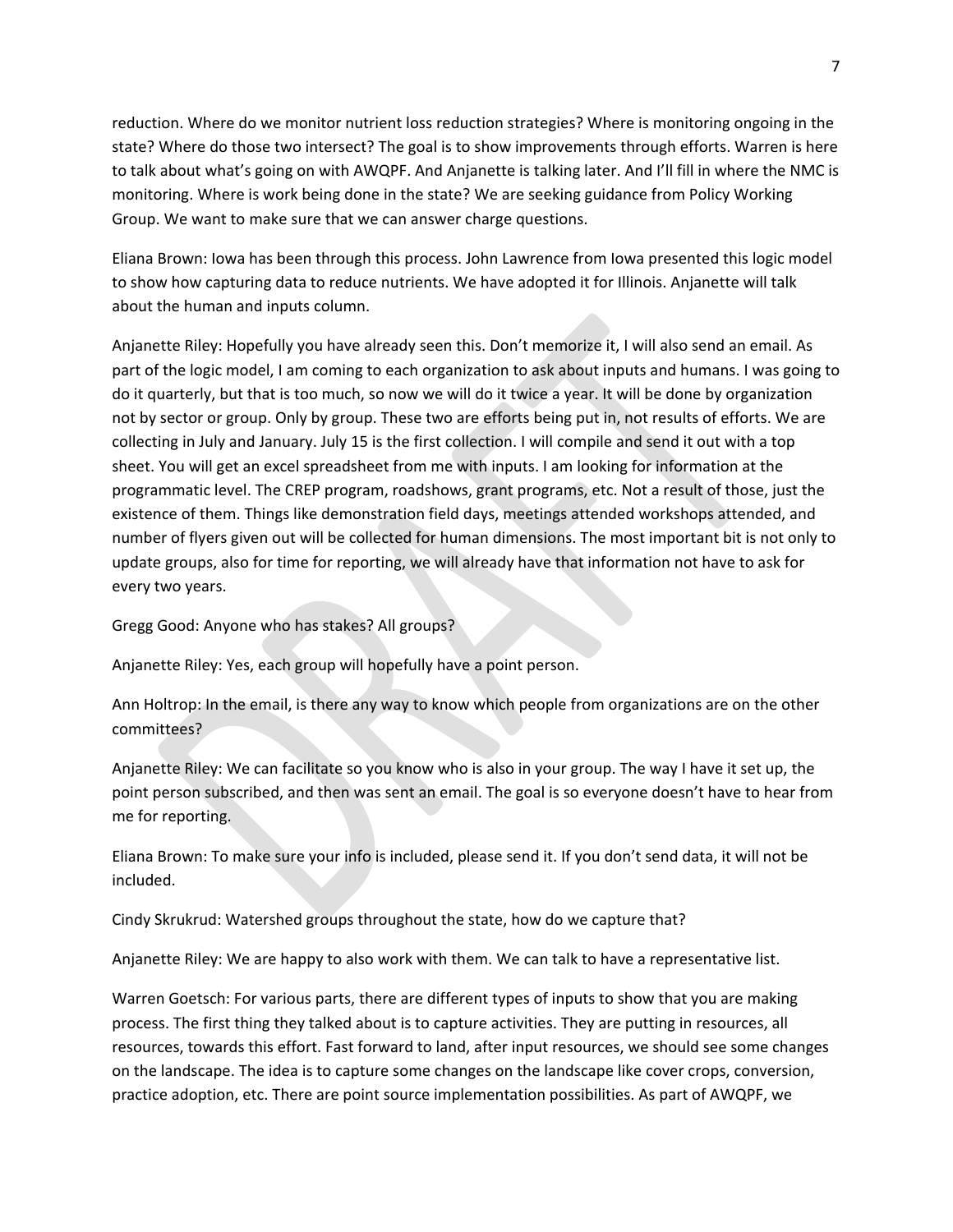formed a technical workgroup to answer "what do we already have in place and how to access those?" Other stakeholders are all there. Members of the workgroup, IEPA, IDA, NASS, Ag partners, etc., are primarily trying to look at where there might be data for various management practices. We are trying to fill in this chart and determine consistent units from all various management practices. One thing that we determined was that the producer survey would fill in many of the gaps. The plan is to send out 1,000 surveys to randomly selected farmers/ growers across the state. Depending on the response, there will be a second mailing in August, depending on response, phone calls, etc. The goal is a 70% return rate. We work closely with DNR, FSA, NRCS to look at their data and come up with decisions on which data is available what definitions are and how definitions can be grouped together. Our next meeting is June 14 and we are supposed to have accumulated data down to HUC 8 levels for majority on parameters up there. Then we will be in a good place to talk about both what has been done in 2011 and 2015. Then we will repeat the survey and data every 2 years thereafter. Every 2 years is required.

Gregg Good: Are there more metrics? Or is that all?

Warren Goetsch: Those are all metrics. All BMPs are recommended from Ag, the nonpoint source side. We are doing the same thing with urban point and nonpoint source. Challenge of collecting inputs and activities. You are where the rubber meets road.

Laura Keefer: Will the NASS survey be sent to soil water conservation districts? They know how many cover crops, etc. They know everyone. It would increase response rates.

Warren Goetsch: I agree. They have a tremendous potential for impact. Because of the budget and lack of funding, they may not be that happy with us. We talked about the idea as a training tool. It may be a desk survey. The producer/grower comes in and wants to talk, and they can be filling it out. We are looking for a scientifically reliable adoption rate. As far as outreach education, it can be pursued once money is available.

Gregg Good: Is the survey probability‐based?

Warren Goetsch: It is statistically scientific. That is why we are using NASS. 70% is a certain confidence level. We are looking at 40,000 if you want to be statistically significant. Yes, will be statistically significant at the statewide level. What Iowa is doing? They would do 2‐3 of those each year but keep one of them the same. Iowa seems to have a lot more money.

Gregg Good: So we could ultimately relate survey results to statewide network of what leaving the state. We could separate the effort to have survey targeted towards specific watersheds.

Warren Goetsch: NASS survey will do some management practices. They will have some information down to the HUC 8. There are some that will get down to HUC level. It is a survey that we can't get through other services.

Cindy Skrukrud: Why are buffers or water table management not on the survey?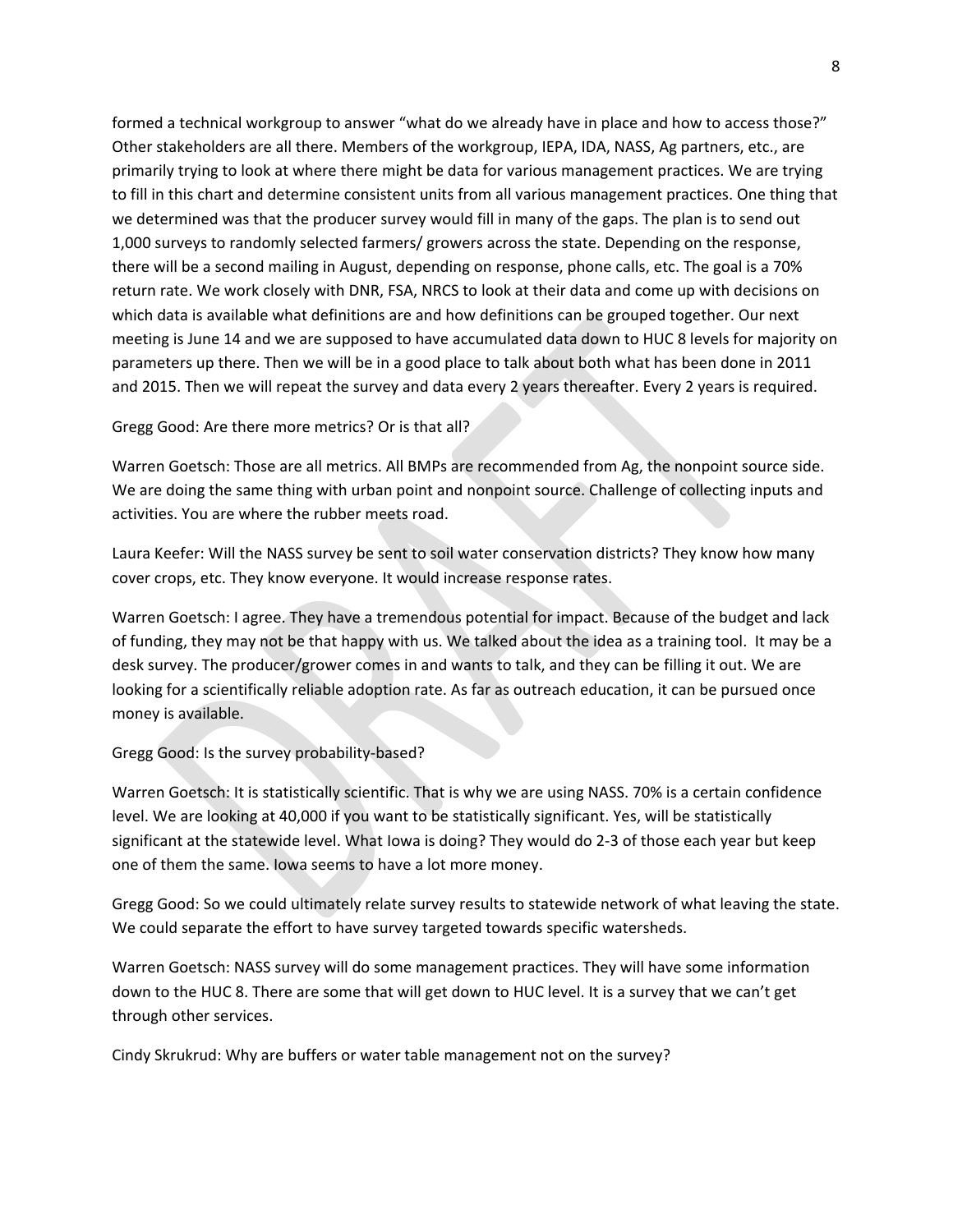Warren Goetsch: Through FSA we will get excellent information. Water table management wasn't originally identified in science assessment as a practice.

Brian Miller: Cost share can capture in agency records. Practices at the top are not cost shared and can't get it through other means. The top few are being captured by survey.

Gregg Good: Iowa has \$1 million to capture this. John Lawrence was behind it. When doing their nutrient strategy, they got \$1 million.

Warren Goetsch: In the multimillions. They have significant influx of cash for nutrient management. Also they have lawsuits there.

Gregg Good: Is Illinois #1 or #2 for nutrients?

Amy Walkenbach: #2 on both.

Gregg Good: For the logic model, how to identify logic models, and trying to capture load reductions. It doesn't capture charge 2. The water quality improvements outside of loads are difficult to show.

Warren Goetsch: We don't want you to limit yourself. As we go forward, report or document progress, consider those. I like to think of logic model as a starting point to wrap your mind around this issue. It's a big issue, lots of stakeholders, and lots to do. Don't let it limit you.

Brian Miller: This slide came from Iowa. We started with Iowa. What did the strategy in Illinois say? Then we worked across from there. The challenge to this group is what you all on what to measure. What you can and should measure.

Ann Holtrop: What about bugs and fish? Get bug and fish baselines now to have consistent things over time.

Gregg Good: Okay, but priority watersheds. That problem doesn't go away. These watersheds are in the strategy. KIC is outlined in red. The ones with hash marks are prioritized as point source. Where are there watersheds where we had significant data? Shaded in yellow are the six NMC selected maps. We wanted to make sure there was overlap. The Ag community, where are they focusing their monitoring. Outlined in bold black, is where you felt we should ask. Three phosphorus watersheds, none of those identified as having a lot of monitoring. Is there more emphasis on one of those? No clear signal on those. Amy will show where 319 actions are concentrated. The plan is to do monitoring and show improvement. There are two KIC watersheds that you have not identified. More for your discussion. I will show you where overlap is. We are looking to increase monitoring,

Gregg Good: The NMC selected the top six to demonstrate where there is a lot of work going on. Where is the overlap? We want to hit a point source, non‐point source, etc. There may not be a lot of work going on. We have Supergages, Lake Springfield is footing bill for two Supergages for five years. Amy were you going to take this?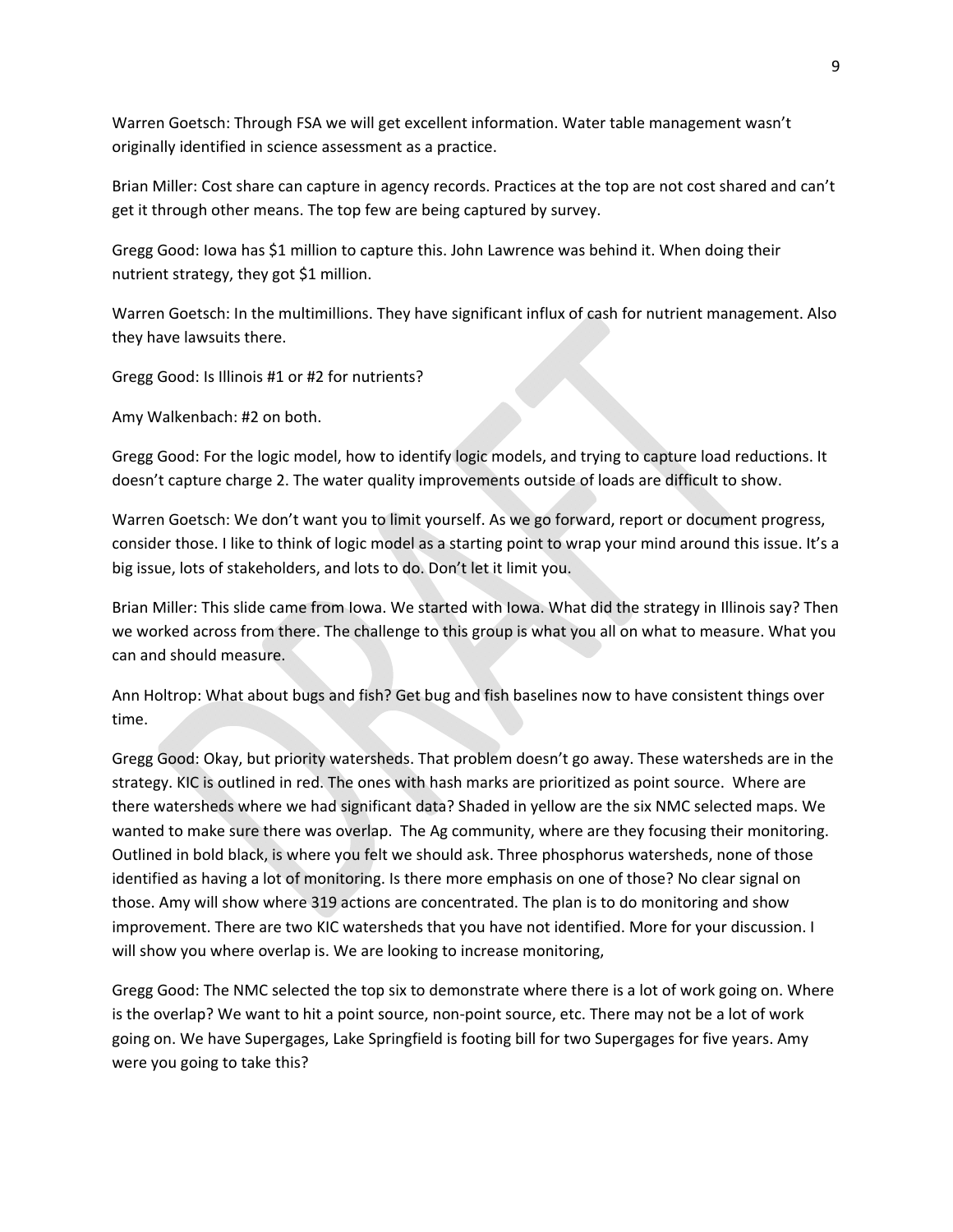Amy Walkenbach: We are looking at all the priority watersheds. Blue is where we have watershed plans. The dots are any BMP, SSRP, CCRP, or 319, etc.

Ann Holtrop: It would be nice to locate southern watersheds. Could we reconsider the Kaskaskia?

Gregg Good: Is there a feel that we need to stick with priority watershed? Will there be complaints?

Ann Holtrop: When we talk about concentrated effort, is that something we will do?

Amy Walkenbach: There are two paths: the story we could tell with Kaskaskia. And we want to tell the story with priority watersheds. The  $1<sup>st</sup>$  thing will need to identify watershed monitoring protocols. They could be parallel. In absence of having effort in a phosphorus watershed, we could use Kaskaskia until developed.

Gregg Good: What about point source?

Amy Walkenbach: Hopefully that story will be easier to tell. We can tell from in‐house collection of data.

Trevor Sample: It depends on story we want to tell. What metrics. Are you trying to show local habitat improvements or just chemical improvement?

Ann Holtrop: We are doing all this work, but we are not telling the story. It might take longer.

Laura Keefer: We have just started collocating monitoring and work location.

## LUNCH

Brian Miller: When you look at the slide, you see point source watersheds. Then there are nutrient watersheds. Then there are three phosphorus watersheds. Because of the monitoring and Supergages, where are you measuring the other stuff? What about detailed sampling of broader impacts. How many watersheds on the point source would you really need to measure at? The same question goes for phosphorus and point sources. One or two? If these are the ones you want to start to talk about, where can we make the greatest gain? For point source watersheds, what do we need to monitor? Would you have to have a couple examples?

Laura Keefer: The point source in Sangamon is different than the Fox. The densities are different.

Kevin Culver: In the Fox, there are chloride issues too. Not nutrient loss, but it's a dense area, chloride study.

Ann Holtrop: There are three selected ones already selected with hash marks. Why wouldn't we move forward with those?

Cindy Skrukrud: What's the schedule for point source reductions?

Brian Miller: The University has boundaries.

Laura Keefer: Three stations collect for critical zone observatory.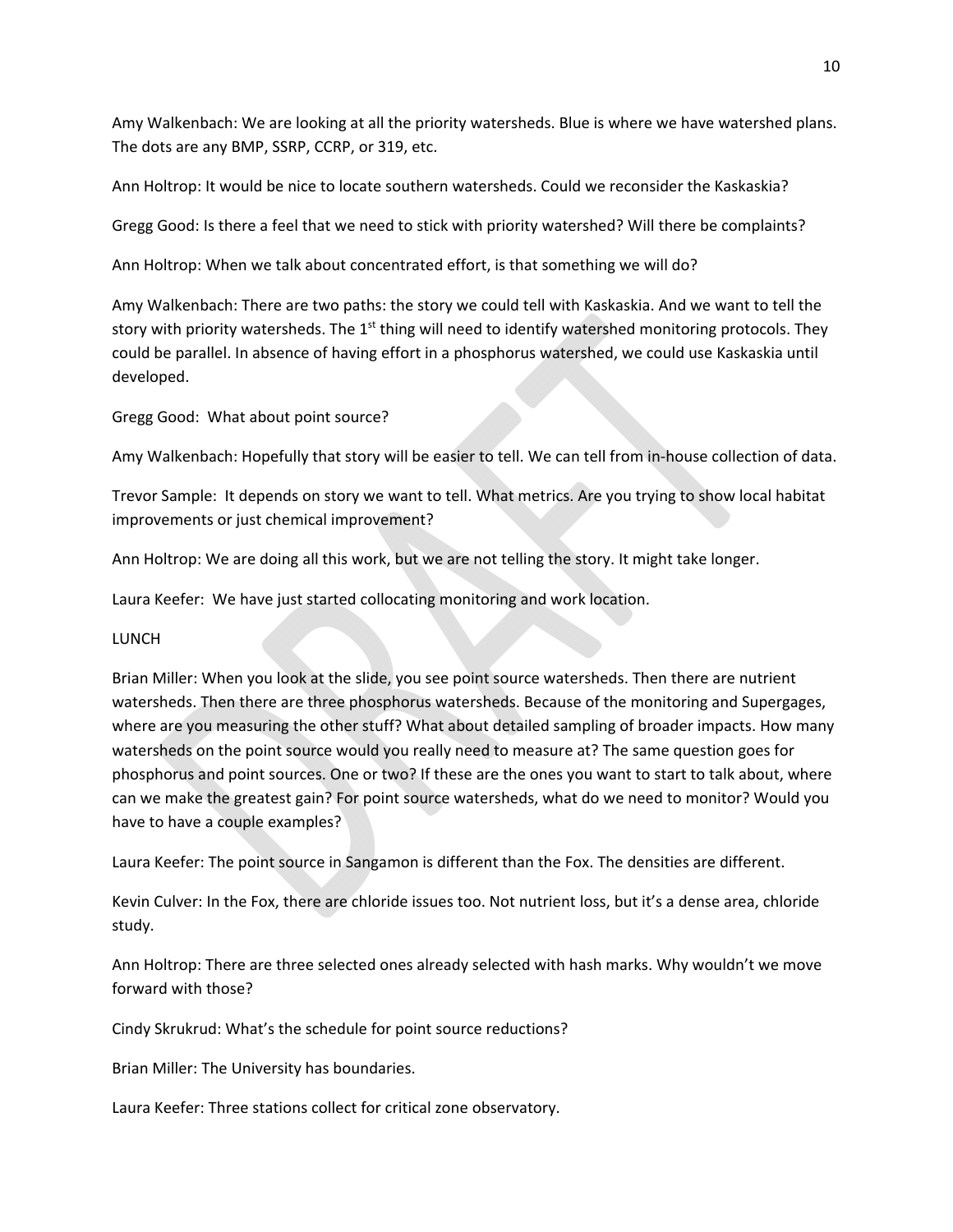Brian Miller: It goes on for 5 years

Laura Keefer: We are in our 3rd year.

Cindy Skrukrud: Lower Rock, Chicago would be better. In the strategy, Chicago Calumet should be a priority but it didn't make it on because it didn't have a plan.

Laura Keefer: We have constructed a pseudo superstation at a USGS gage.

Brian Miller: Fox, Decatur, Calumet. Should we go with these three?

Cindy Skrukrud: The Fox watershed goal is to coordinate with IDNR, etc.

Gregg Good: Are all okay with Fox, Decatur, and Calumet?

Brian Miller: For KIC and nonpoint sources. Trevor talked about Vermilion quite a bit.

Trevor Sample: KIC is just upper part to Decatur. You want to catch the downstream.

Gregg Good: What about Lake Springfield? There is tons of work going on there.

Laura Gentry: Don't do phosphorus, just do nitrate. For reductions from Ag, Vermilion is the one to do it on. Springfield work is going to wind down in October.

Amy Walkenbach: You gave a good argument for Vermilion.

Brian Miller: Three Ag nitrate, Vermilion, Decatur‐the whole thing, and maybe Springfield, if you wanted to have one representative for nonpoint source for phosphorus.

Ann Holtrop: Kaskaskia shows that nitrates are not issues, its phosphorus.

Amy Walkenbach: We have three watersheds identified; let's look at phosphorus watersheds at that point.

Gregg Good: Leave it "to be determined."

Brian Miller: Make note of Kaskaskia for phosphorus.

Cindy Skrukrud: Yield is higher near the Big Muddy.

Brian Miller: I think we are there.

Gregg Good: Point source (3), non‐point source nitrate (3), and phosphorus TBD.

Amy Walkenbach: Looking at yields from watersheds, water quality within basins, and gave points. Just because they aren't a priority doesn't mean they aren't important to load reductions.

Gregg Good: Next question is for Jong.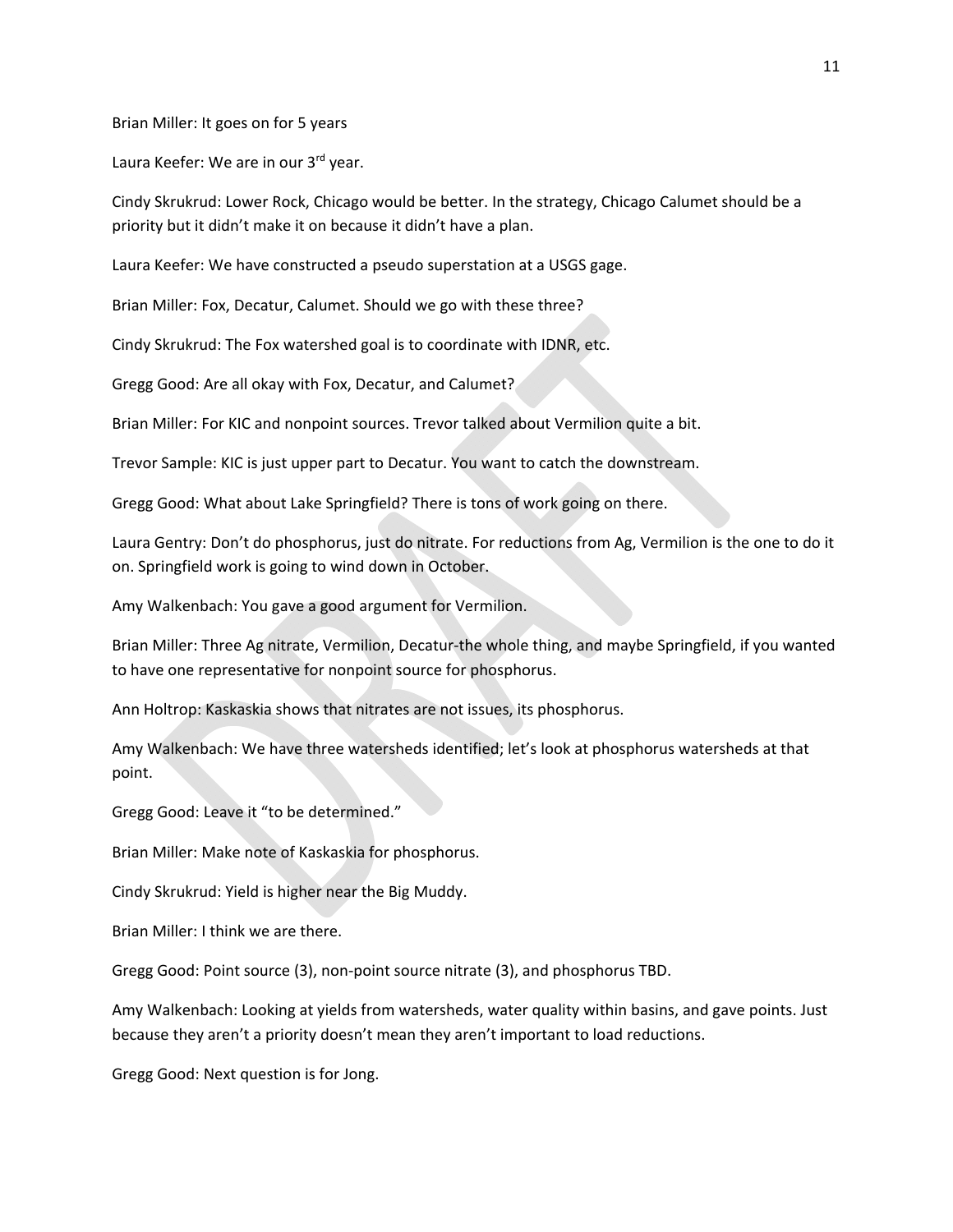Laura Gentry: In the Embarrass they have 22 years of upper Embarrass data. Also there's a 36 tile study in Douglas County. Dr. Hayes started it and the Dr. David took over. There's a wetland study ongoing for 20 years. And there's a bioreactor.

Brian Miller: Trevor marked all bioreactors.

Trevor Sample: Three are already in, three are old. Mark David sent me everything he's been working on so I got it.

Gregg Good: We are planning on doing watershed monitoring plans. What things do these do? What do these things look like? We got USGS gaging stations. Every five years, bugs and fish are being done. Here's what's out there already. We are just putting it down on paper. I'm glad we identified these watersheds. Jong will talk about the Fox and I'm not sure what you're going to show us.

Jong Lee: I presented Great Lakes to Gulf at the last meeting and bring information into the existing Geodashboard. I explored the Fox River set and looked at the data based structure, and picked some sample stations. The object of the study is to evaluate Fox River. All data is available online. The Fox database is Microsoft Access database. It is a structured relational database. The purpose of what I did is how feasible is it to put data into dashboards. I loaded the sample data to Geodashboard. In the database, there are 5,030 stations; 570 stations contain nitrate and phosphorus. There is a good example of how to create a query using Microsoft Access. I picked five stations that have most data points. There are many different units and queried information and assigned it a number. Have the .csv parser to bring .csv into Geodashboard. If you click, you can see the data field and parameters. Then you are able to visualize the data. I will try to real-time data. You can aggregate by season or by month in even more detail. You are able to get into daily too. The good thing is that you can download the data set. The fun thing is about to compare the parameter you pick between your stations. You can compare the different parameters. It took about one day to input all this data.

Laura Keefer: CZO Lake Decatur is getting uploaded to different database.

Jong Lee: You can bring that in.

Trevor Sample: What is the Y axis?

Jong Lee: The average value. It is averaged by year, I believe. We already have the USGS superstations and uploaded every hour. One thing I didn't show is that now you can also download the data. The alltime range can be downloaded. It is more tailored to end users.

Cindy Skrukrud: I have to reeducate myself how to get out of the database.

Jong Lee: Fox River has a lot of information.

Ann Holtrop: Biological or just chemical data?

Jong Lee: We can do biological.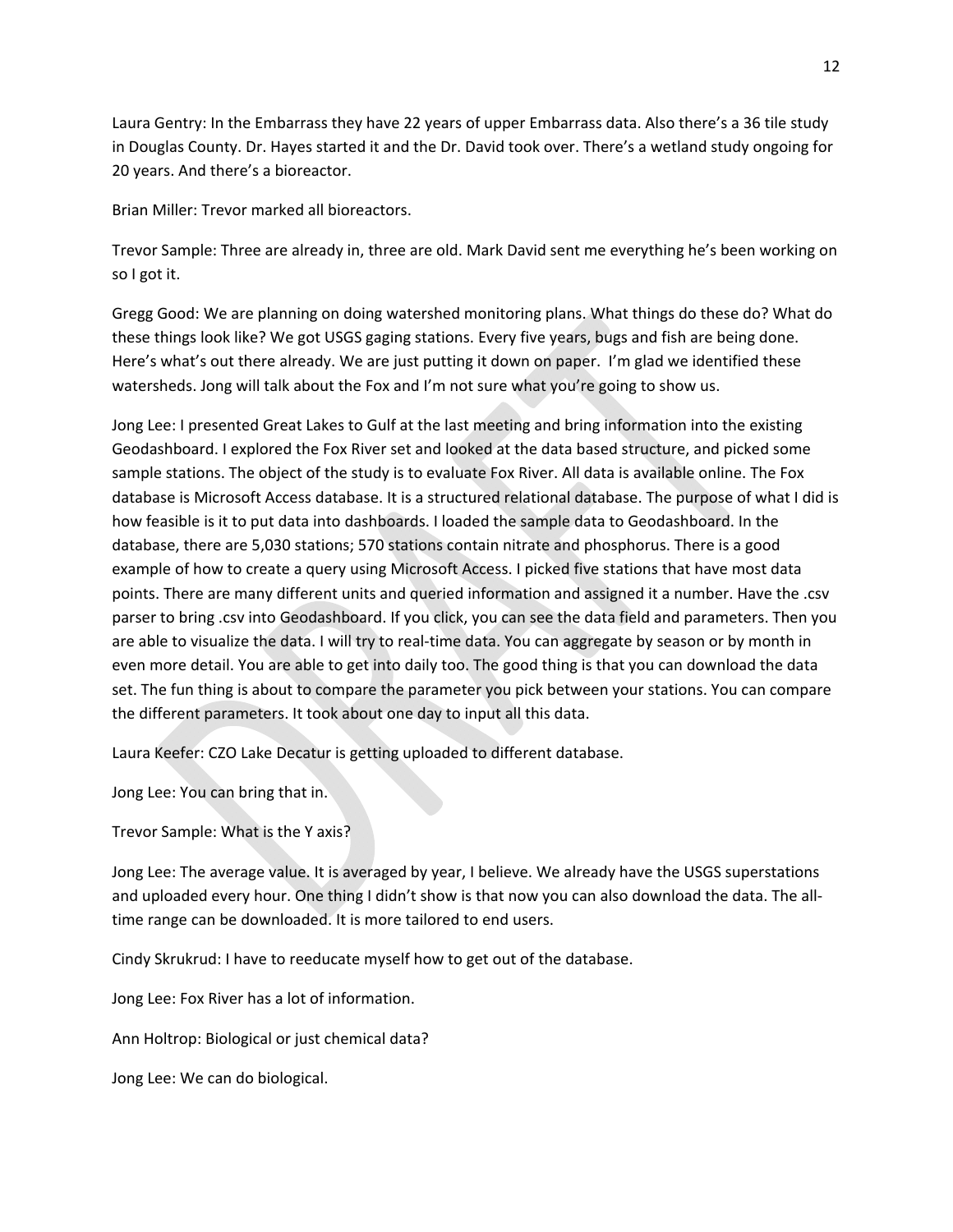Brian Miller: The biological data is coming off the Lake Guardian.

Jong Lee: We need to know what observation and what measurement it is.

Ann Holtrop: There are different structures to biological data.

Gregg Good: Can you take that and spit out loads?

Jong Lee: Yes. Equations we can do.

Trevor Sample: You can get that data from USGS.

Jong Lee: You are the experts and provide us data. Sometimes the computer program tries to find shortcuts.

Cindy Skrukrud: Is it live?

Jong Lee: Yes, right now it is.

Cindy Skrukrud: We have eight stations we have been monitoring for last 14 years,

Gregg Good: Chemistry?

Cindy Skrukrud: Yes, only chemistry, but I can go back and put in biological data.

Paul Davidson: Can the user change what is visualized?

Jong Lee: Great Lakes to Gulf, great lake monitoring, etc.

Trevor Sample: USGS.

Brian Miller: The purpose was to show what's in there and what you can do with it. What does group want to do? Develop monitoring plan. There are time demands.

Jong Lee: It depends on the size of the data.

Brian Miller: Once 5 stations are worked out, we can add more.

Jong Lee: Yes.

Laura Keefer: The loads? Annual loads, monthly loads? The time step that shows a trend.

Gregg Good: For charge 1a, we are looking at a 5 year running average. Are we looking for more immediate?

Brian Miller: Here's and example of what you're talking about. There's 30 years of data with set sampling points. This is Great Lakes water quality. This is a 10 year running average. Phosphorus level is above the standard. It brings in new data.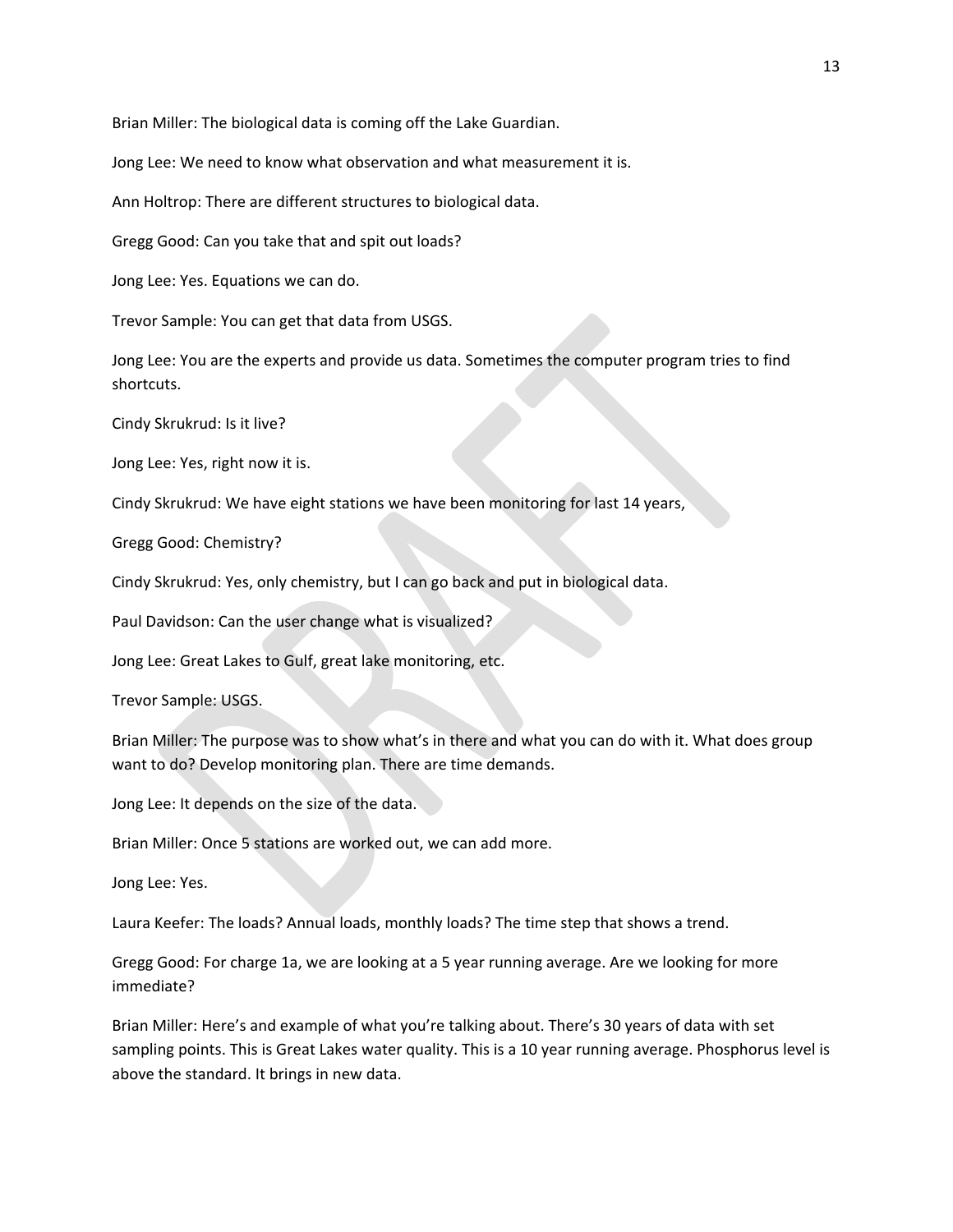Brian Miller: We had an example of bringing in data from STORET. You have got to have some intelligence of what you want.

Gregg Good: How do you identify a trend?

Jong Lee: A 10 year average. With units of mg/L.

Ann Holtrop: What we are really going to do is to calculate the load leaving the state. I don't see writing a plan until what we are trying to do. Then the plan becomes collecting data in a more structured way.

Cindy Skrukrud: Within your dashboard, can you generate loads? Then you look at it and collapse it down. Those are all things you can manipulate on the dashboard.

Gregg Good: What should we talk about in the next meeting? Along with which watershed to do first?

Ann Holtrop: We might find all the parameters for a handful of them. Do we profess to know all of what is going on in terms of activities?

Gregg Good: The critical zone?

Brian Miller: Laura, do you know more?

Laura Keefer: The intensively managed landscape for the critically managed zone. CZO.

Gregg Good: We wanted to touch base with Laura. This may be jelled a little. What kind of data, what are our top data needs, what is good or bad? We did a brain dump and made a list for people to consider. We have to have confidence in data. What type of data? Nitrite, nitrate, etc. Are we settling on USEPA or USGS codes or measurement methods went into collecting the data? What about laboratory methods? Some are going to be a leap of faith. What was the collection method? Is it a surface grab? And then the data type. You can't compute loads without stream flow. We tossed out what parameters we are looking at, like TKN and total P. Those are non-dissolved total P. Does all of this need to be collected in every watershed? What about sediment concentration? Then the other thing that is optional like multiparameters, specific conductivity, pH. Money is involved and do people have that information. We came up with four criteria. Maybe we want to question it. We threw this out as a placeholder to assign some reliability. This leads into how to document it and the data collection in the plans would be just as reliable or more. We can just jump for there. And this is just for chemistry.

Ann Holtrop: You raised a good point. If goal is to collect all data known, it's different than what we are going to collect, who will collect it, etc.

Laura Keefer: There will be a lot of organizations doing it at a same time.

Ann Holtrop: Especially if it's feeding into a database.

Brian Miller: There is lots of data, agency data through QA/QC, and criteria for what else is added. They figured out what they would decide.